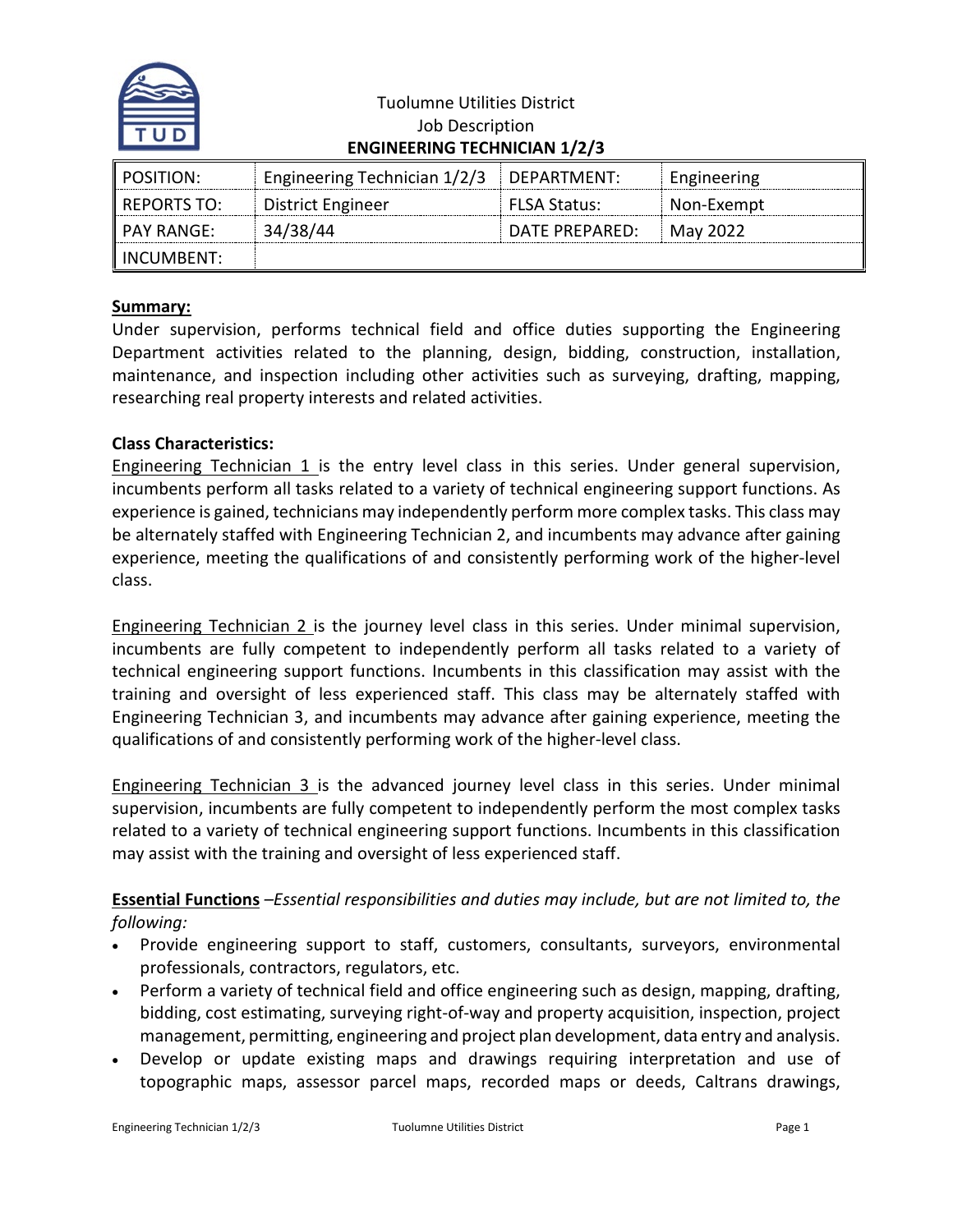standard construction details, plan and profile sheets and other existing drawings or digital information.

- Interpret rough sketches and data collected by field personnel or engineering staff.
- Develop graphs and charts.
- Maintain current and archive maps, flat files and drawing files.
- Maintain organized computer files and standardized CAD system.
- Develop and maintain report, catalog and archive filing systems.
- Provide a variety of engineering technical support to other departments within the District.
- Perform other related duties as assigned.

# **Qualification Requirements:**

To perform this job successfully, an individual must be able to perform each essential duty satisfactorily. The requirements listed below are representative of the knowledge, skill, and/or ability required. Reasonable accommodations may be made to enable individuals with disabilities to perform the essential functions.

# Knowledge of:

- Use of word processing, spreadsheet programs, and AutoCAD Civil 3D.
- Nomenclature, symbols, methods, practices, techniques, and instruments used in a variety of engineering drafting and mapping work.
- Safe work methods and safety precautions as related to the job.
- Basic mathematical principles including algebra, geometry, and trigonometry.
- Word processing and spreadsheet applications.

## Ability to:

- Use CAD drafting instruments and other drafting aids with skill and accuracy.
- Make accurate mathematical and scaling computations.
- Prepare and maintain maps, drawing, exhibits and charts.
- Operate copying and plotting equipment.
- Work independently with minimal supervision.
- Read and interpret engineering plans and specifications.
- Compose technical reports and written correspondence.
- Perform basic engineering related calculations with speed and accuracy.
- Perform technical research related to maps, deeds and property rights.
- Maintain records and files.
- Compile and process large amounts of data into graphs and reports.
- Understand and carry out written and oral instructions.
- Represent the District in a professional manner at public meetings and meetings with contractors.
- Work cooperatively and communicate effectively and professionally both verbally and in writing
- Complete tasks as assigned and develop the product in a professional manner suitable for use in formal presentations.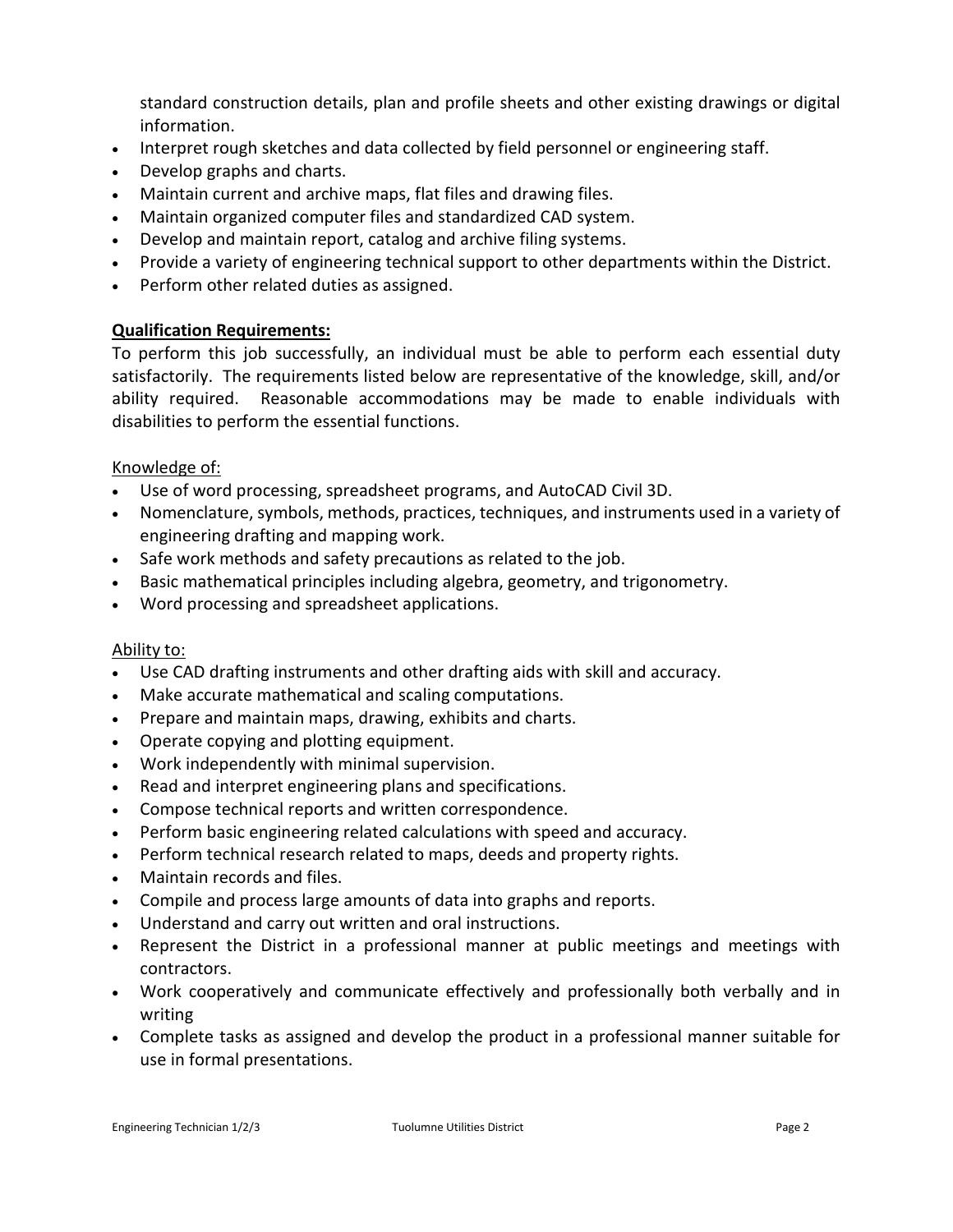# **Physical Demands:**

*The physical demands described herein are representative of those that must be met by an employee to successfully perform the essential functions of this job. Reasonable accommodations may be made to enable individuals with disabilities to perform the essential functions.*

While performing the duties of this job, the employee is regularly required to display verbal skills to effectively interface with other staff members; maintain the capacity to sit at a computer for extended periods of time; walk, climb and negotiate uneven terrain; file and retrieve large maps from map file, requiring stooping, bending and reaching; ability to lift, push, pull and carry up to 30 lbs.; use hands to finger, handle, or feel objects and controls; and drive a vehicle in all weather conditions.

Specific vision abilities required by this job include close vision, distance vision, peripheral vision, and the ability to adjust focus.

## **Work Environment:**

The work environment characteristics described herein are representative of those an employee encounters while performing the essential functions of this job. Reasonable accommodations may be made to enable individuals with disabilities to perform the essential functions.

Outside: Occasionally drives a vehicle and performs assigned duties in a variety of weather conditions ranging from snow to 100+F.

Inside: The majority of the job activities are performed indoors in a temperature-controlled environment.

Fumes/Gasses: Occasional exposure to various vapors from internal combustion engines.

Noise/Vibration: Minimal exposure to noise generated from the operation of office equipment.

# **Other Qualifications:**

*Any combination of education and experience which would likely provide the necessary knowledge and abilities may be qualifying:*

Education/Certification/Experience:

For Engineering Technician 1

- High school diploma or general education degree (GED) equivalent, including drafting courses or demonstrated ability or aptitude to learn AutoCAD. Equivalent to completion of an Associate degree, with course work in mathematics, AutoCAD, GIS, engineering or related field is desirable.
- Must possess and retain a valid California driver's license and have a satisfactory driving record.
- Two years' experience performing similar technical engineering or construction related duties.